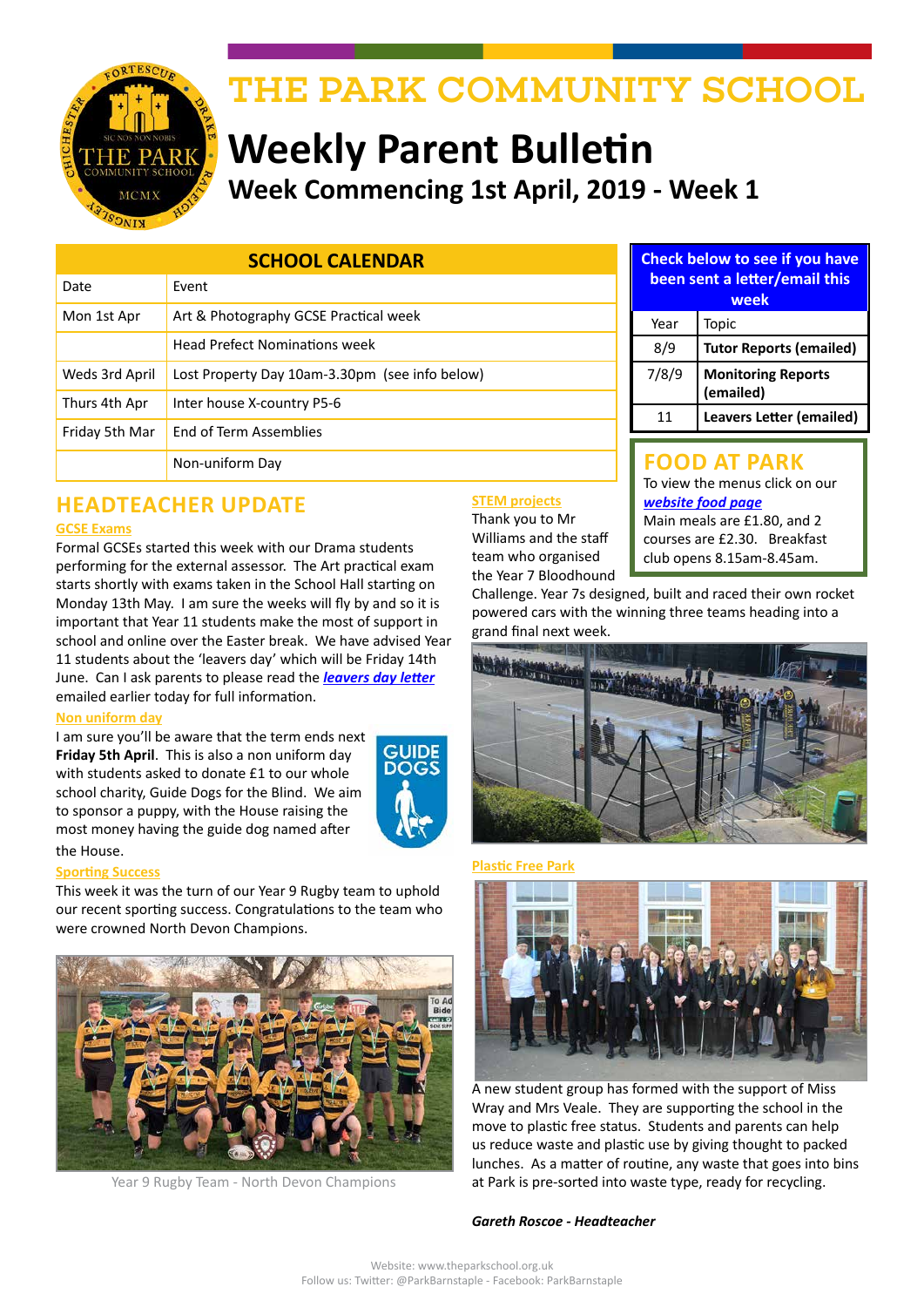#### **DONATIONS NEEDED FOR THRIFT UNIFORM AND PE KIT**

We had another successful Thrift Friday event today and sold many items of good quality second hand uniform and PE kit at a really low price. Due to the success, we are getting low in stock of thrift items e.g. blazers, jumpers, skirts, trousers, shirts and new style PE kit, so would greatly appreciate any donations.

# **LOST PROPERTY DAY**

#### *Has your child lost something this term?*

We have a large amount of **unnamed** lost property e.g. shoes, coats, clothing and boot bags and would really like to reunite the items with the owner. We are holding a Lost Property Day on Wednesday 3rd April from 10am to 3.30pm and will be displaying the lost property items in our School Reception for parents/carers/students to check and hopefully recognise a lost item.

#### **ART & PHOTOGRAPHY ON INSTAGRAM**

The Art & Photography department have set up an Instagram account

**@parkschoolart** as a platform to celebrate and share student achievement. Follow the account to keep up to date with fantastic student art work and news from the department such as competitions, exhibitions and awards.

# **ACTIVITY DAYS - JULY 18/19TH**

**Paid Off-Site Activities:** Emails have been sent to parents/ carers to confirm student places on the paid off-site activities. **In-School Activities:** If you chose an in-school activity for your child, all have been allocated their first choice activities and will be confirmed by their tutor.

# **SCHOOL TRIPS**

Please note all cheques should now be made payable to 'The Park Community School' and not 'Devon County Council'.

Please ensure that you keep up to date with paying the instalments for any trips that your child has signed up for.

#### **MADRID TRIP - YEAR 9 AND 10**

There are spaces available for the GCSE Spanish trip to Madrid, 14th - 17th February 2020. The trip is a fantastic opportunity to practise listening and speaking in Spanish as well as experiencing the culture of this historic and interesting capital city.

The trip is open to any Year 10 students who currently study Spanish, or Year 9 students who are hoping to study GCSE Spanish. Please see Miss Harvey in MFL1, or email aharvey@ theparkschool.org.uk if interested. Spaces will be open for a limited time. Instalment three of £90 is due on 4th April.

#### **BARCELONA TRIP**

Please ensure you return the completed trip forms as soon as possible, to pupil reception. Please kindly pay the final balance by 29th April.

#### **FRANCE TRIP**

The last instalment of £65 is due on 23th May.

#### **POLAND TRIP**

The next instalment of £60 is due on 25th March.

# **BUDE/TORQUAY RESIDENTIAL**

**TORQUAY** - An email has been sent today with the kit list, behaviour consent form and medical form, please check the email and return the forms by 26th April. The final payment is due 1st April.

**BUDE** - Final payment is due 8th May. Could parents/carers kindly ensure you keep up to date with the regular monthly instalments. We have also sent out medical forms for the Bude Residential; please ensure these are completed and returned as soon as possible.

## **NEW YORK JULY 2020**



There is still time to apply for a place on this trip. A non-refundable deposit is required as soon as possible for £400.

For those that missed the New York Information evening, please see link to the *[New York 2020 Presentation](http://www.theparkschool.org.uk/sites/default/files/NewYorkMeetingPowerPoint-July2020.pdf)* Students who are interested in the trip can pick up a letter from Miss Vidler or a link is provided here -

*[New York Letter](http://www.theparkschool.org.uk/sites/default/files/Payment%20Plan%20and%20Itinerary%20letter%202020.pdf)*

#### **FRIENDS OF PARK**

#### **JOIN US FOR A FUN QUIZ NIGHT!**

Please click the image below to read a full size copy of the flyer.

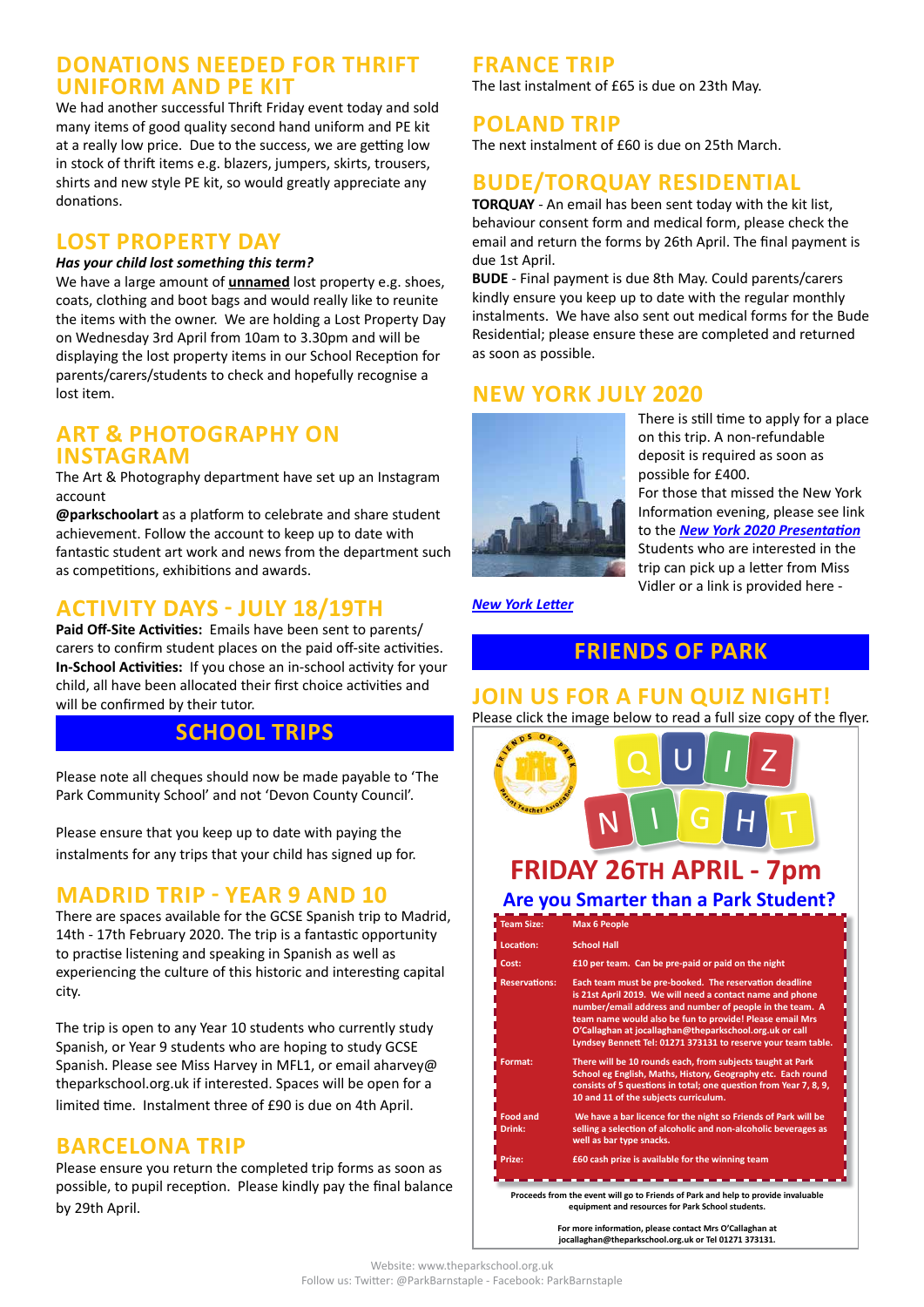## **CHILD PICK UP ZONE**

In the interest of child safety can we remind parents, to kindly collect your child from the Park and Ride **car park** only.

#### **RAFFLE PRIZE DONATIONS**

We have a number of events coming up soon, and would really appreciate any donations of chocolates, toiletries, bottles of wine or services e.g. if you run an ironing business - a free basket of ironing, a gardening business - a free lawn cut, a car valet business - a free car clean, a garage business - a free MOT etc. Prizes can be handed into our reception; alternatively if you have a service to offer please kindly email: jocallaghan@theparkschool.org.uk.

## **CHARITY NEWS**

#### **GUIDE DOGS FOR THE BLIND COLLECTION**

If you have too much small change, please remember we are still collecting loose change e.g. 1p, 2p, 5p in the tutor Dog Kennels for Guide Dogs and the competition to name and meet the puppy is still running until the end of the year. Thank you.

#### *Mrs O'Callaghan*

## **KS4 INFORMATION**

#### **KS4 EXAM TIMETABLE LINKS** *[Year 10 Mock Exam Timetable - Summer 2019](http://www.theparkschool.org.uk/sites/default/files/Year10_Student_Timetable2019.pdf) [Year 11 GCSE Exam Timetable - Summer 2019](http://www.theparkschool.org.uk/sites/default/files/GCSE_Student_Timetable2019.pdf)*

#### **PROM PAYMENT**

The final payment of £14.00 is now due, please ensure this is paid as soon as possible to reserve your child's place.

#### **YEAR 11 EXAM REVISION EVENT RESOURCES**

Many of the resources used at the Year 11 exam revision event are available on a *[Google Drive link](https://drive.google.com/drive/folders/1XGRkz3JZdSWWvgVMC6TK330L9ukl4wnB?usp=sharing)*, students also have access to a wealth of resources via Google Classrooms.

#### **YEAR 11 REVISION TIMETABLE**

Please see link to the current *[Year 11 Revision Session](https://docs.google.com/document/d/1dNMh7-L1kyihGF64pufxK6rpksF0LmhP7VMcilHf7oM/edit?usp=sharing)  [Timetable](https://docs.google.com/document/d/1dNMh7-L1kyihGF64pufxK6rpksF0LmhP7VMcilHf7oM/edit?usp=sharing)*. This timetable has started, any future amendments will be uploaded on our website under the "Events" menu. It would be great if parents/carers could encourage their sons/ daughters in Year 11 to attend these revision sessions.

#### **YEAR 10 DEADLINE FOR WORK EXPERIENCE PLACEMENTS**

Last date for arranging Work Experience placements is **Friday 26th April 2019**. There has to be time for the Duty of Care checks to be completed. After that date no new employers can be used.

Students can access the database to look for placements used in the past: http://devon.learnaboutwork.org Log In Details: School Name: The Park Community School User Name: Park Student Password: 2121

# **CAREERS ADVICE**

#### **CAREER PILOT** *[www.careerpilot.org.uk](http://www.careerpilot.org.uk)*

#### Career Pilot is an impartial website that will help parents/ carers and students to explore further study and work options. There is helpful information when choosing options at 14 such as GCSE choices, exploring job sectors, identifying skills and creating a profile. All Year 9 students have used this website as part of the careers module leading up to their option choices.

Year 11 students have used this website to look at their options at 16, subjects and the jobs they may lead to. Information about Higher Education is helping students make choices between BTECs, A levels or Apprenticeship routes.

A Parent Zone section exists on the website to answer parents' questions about the choices available at 14, 16 and 18. Careerpilot has been developed by the University of Bath and is free to use.

*[www.parentzone.careerpilot.org.uk/parent](http://www.parentzone.careerpilot.org.uk/parent)*

# **SPORT UPDATES**

# **PE KIT SPONSORSHIP REQUESTS**

As our various teams have reached so many finals, some kits are starting to show wear and tear. As such, our sports teams would appreciate updated kits. We are looking for local businesses to sponsor a team kit so that our students can look smart and so feel good at every sporting event. We are looking for sponsorship for the Netball, Football and Rugby, for each year group.

If you would like to receive further information about sponsoring a kit, please email jgreenaway@theparkschool.org. uk, or Tel: 01271 373131 and leave a message for P.E. Teacher Mr Greenaway, to return your call.